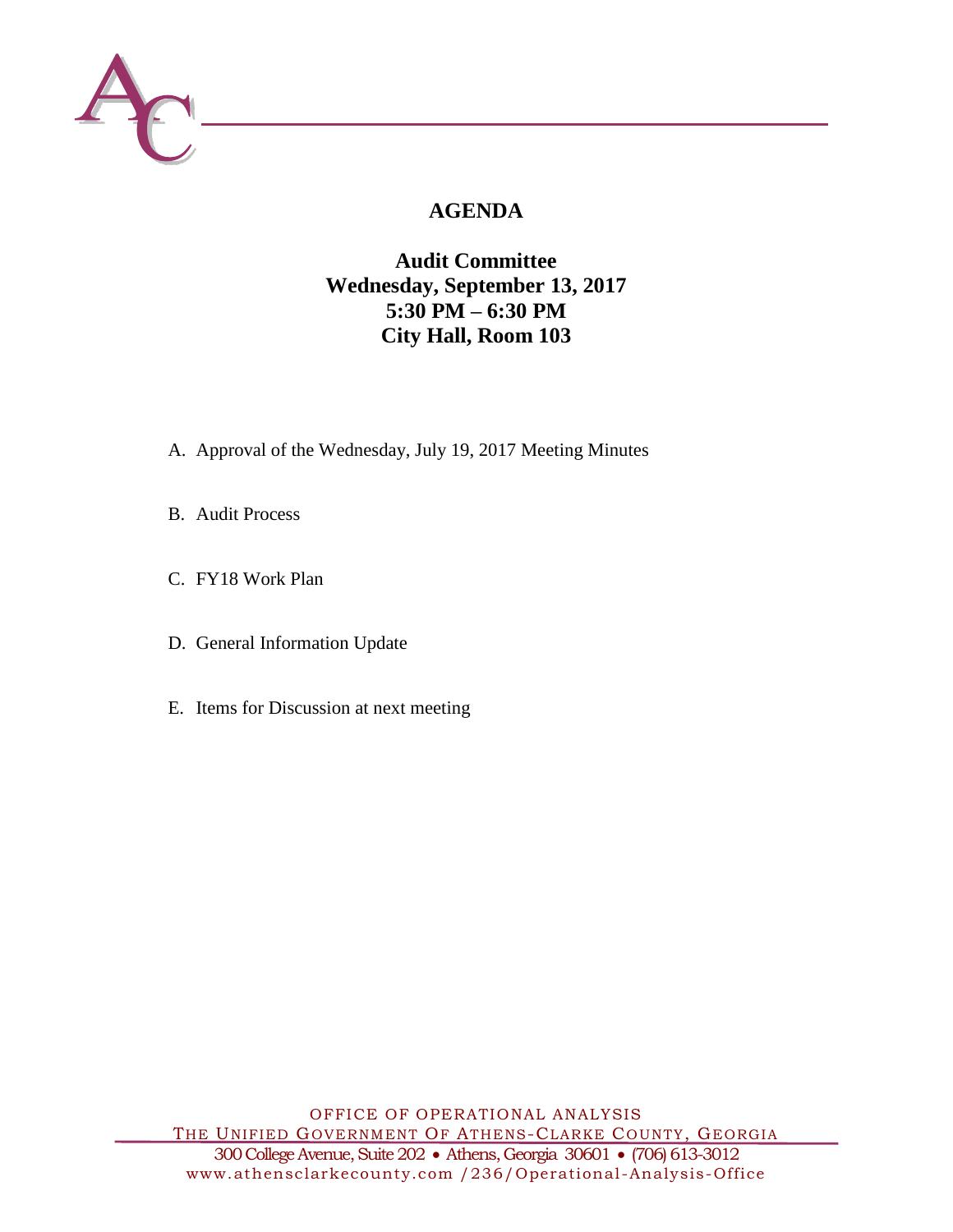#### **AUDIT COMMITTEE MEETING MINUTES**

Wednesday July 19, 2017

| <b>Committee Members Present:</b><br>Commissioner Diane Bell, Committee Chair<br><b>Commissioner Jared Bailey</b><br><b>Commissioner Sharyn Dickerson</b><br><b>Commissioner Harry Sims</b> | <b>Committee Members Absent:</b><br><b>Commissioner Kelly Girtz</b>                               |
|---------------------------------------------------------------------------------------------------------------------------------------------------------------------------------------------|---------------------------------------------------------------------------------------------------|
| Visiting Mayor/Commissioners:<br><b>Mayor Nancy Denson</b>                                                                                                                                  | Visiting Others:<br>Terrance Martin, Student Intern                                               |
| Staff:<br>Stephanie Maddox, Internal Auditor<br>Jestin Johnson, Assistant Manager<br>Deborah Allen, Recorder                                                                                | Myla Neal, Leisure Services<br>Mel Cochran, Leisure Services<br>Brian Seagraves, Leisure Services |

Committee Chair Bell called the meeting to order at 5:31 PM.

#### A. **Approval of Minutes:**

Minutes of the January 18, 2017 meeting were unanimously approved.

## B. **Welcome:**

Committee Chair Bell welcomed visitors and Commissioner Sims for his recent appointment to the Audit Committee.

#### C. **General Update from the Internal Auditor:**

Internal Auditor Maddox discussed the core principles of the internal audit function. Some of which are:

- Demonstrating integrity
- Maintaining independence in fact and appearance
- Demonstrating an un-biased and impartial mindset
- Serving as a collaborative partner with auditees
- Carrying out work freely and objectively
- Promoting organizational improvement

### D. **Operational Analysis FY17 Work Plan:**

 *Leisure Services* - The Internal Auditor submitted an agenda item for the Leisure Services Performance Audit to be accepted by the Full Commission at the regular meeting on August 1.

Committee Members requested the Internal Auditor prepare a presentation to be discussed among the Full Commission at the earliest work session date available.